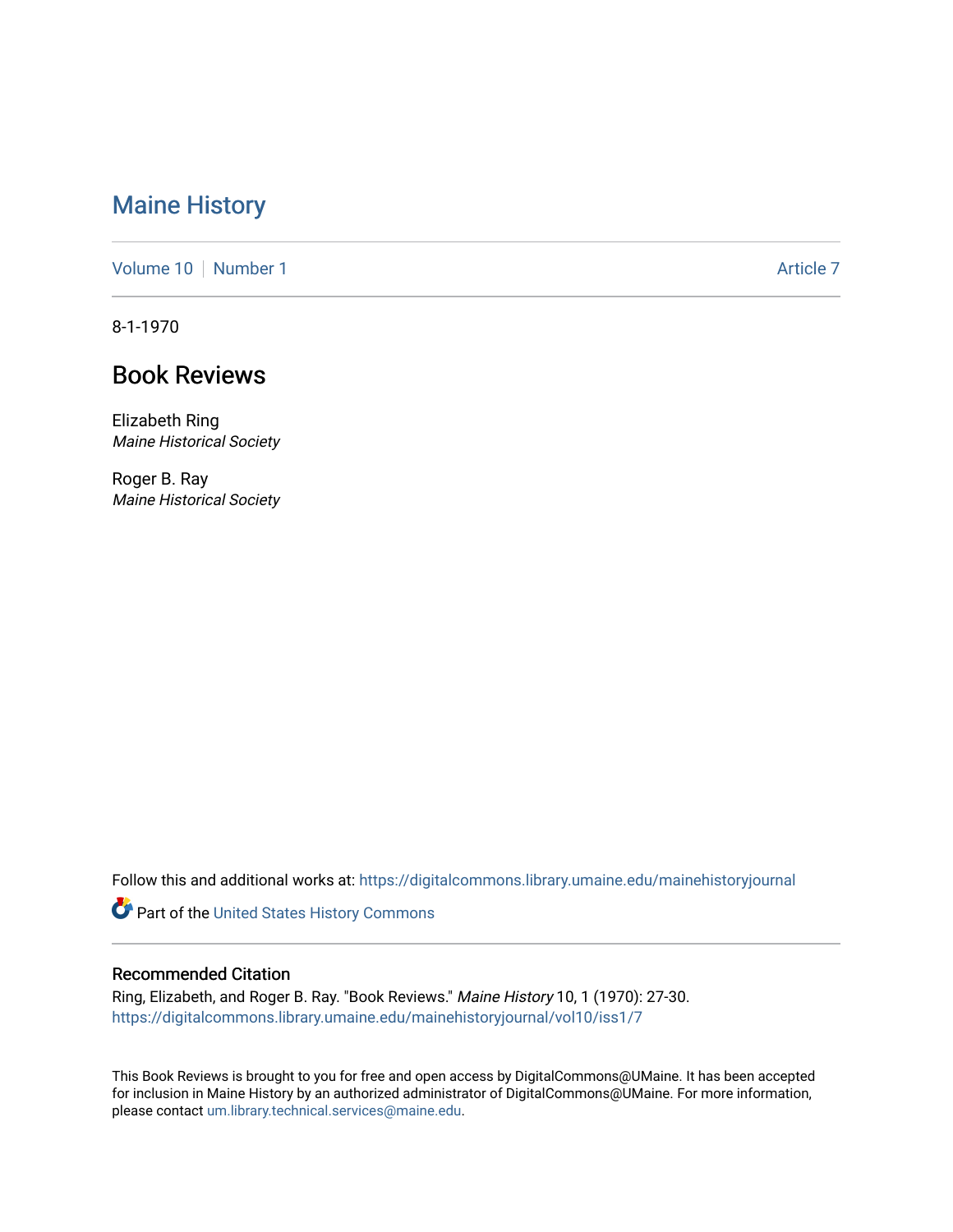## *WRITINGS IN MAINE HISTORY Books*

Storms, Roger C. *History of Parkman; Mainstream Democracy in Parkman<sup>&</sup>gt; Maine1794-1969 \** Freeport, Maine, The Dingley Press, 1969.

Meet the town of Parkman, twelve miles west of Dover-Foxcroft and three miles south of Guilford, bounded by the undistinguished towns of Sangerville, Wellington, Cambridge, Kingsbury Plantation, and Abbott Village, all thinly populated municipalities in Maine'<sup>s</sup> second largest county. This is Piscataquis, one of those currently coveted areas rich in wildlife and sparse in people. No problem here in environmental control:

Sparsely populated Parkman (currently 530) has been around for a long time. One hundred and seventy-five years ago it was sold by the Commonwealth of Massachusetts to land speculator Andrew Craigie, whose western land schemes terminated in the courts, although the Craigie House in Cambridge lived on to become the home of Henry W. Longfellow.

As for Craigie'<sup>s</sup> grant in Maine, failing to settle the necessary forty families within the prescribed time limit, in  $1804$  Township No. 5 in the 6th range was bought by Samuel Parkman of Boston for 24 cents an acre. A better business man than Craigie, Parkman had the grant surveyed and lotted and in no time at all had induced settlers to move in from southern Maine towns at a dollar an acre. Samuel Pingree was his agent, a name no doubt connected with the more renowned David Pingree associated later with the Penobscot boom and extensive land holdings in the state.

Names hold a curious fascination for people and for historians. Samuel Parkman, for whom the town was named, was none other than the grandfather of historian Francis Parkman, and, alas, also the father of <sup>a</sup> second son, Dr. George Parkman, whose mutilated body was found in the sink of a Harvard Medical School laboratory hacked to pieces by <sup>a</sup> faculty rival in one of the most bizarre murders of the mid-nineteenth century. This unlovely episode removed him from collecting mortgages in Parkman. Before the century had passed the town had its own gory murder, too grizzly to recount here.

In the first one hundred years of its existence, Parkman fell into the usual pattern of <sup>a</sup> small Maine town, having perhaps more luster than some. Subsistence agriculture was its way of life and on through the Civil war the town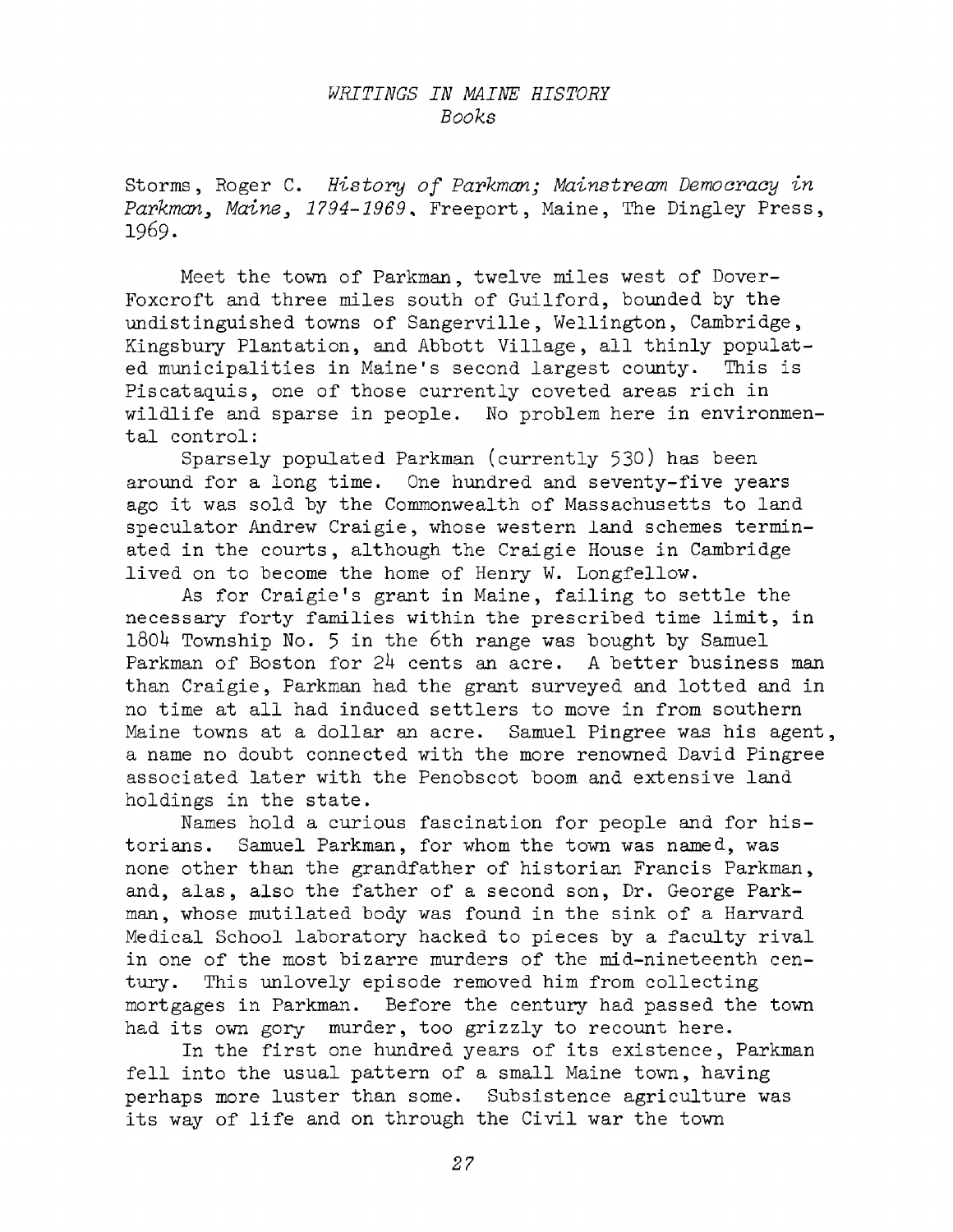flourished. By 1850 population had increased to 1243. Socially, farming fostered the Grange and those hard won gratuities offered at the county fair. Temperance societies and musters both developed and diverted the social and moral sensibilities of the people. Patriotic celebrations and political conventions added zest to an otherwise quiet existence. One gathers that in Parkman it would take more than a firecracker to arouse the voters. Churchwise, an influx of Methodists and Baptists produced an evangelical religion which affected politics as well as religion. Federalists and Whigs were in disrepute. The political complexion of the town was decidedly Democratic and remained so long after the Civil War had established the Grand Old Party as the agent of the righteous. Far from the scene of battle and highly individualistic in their notions as to the right of the government to draft, the town produced far more than its quota of Copperheads.

Sources used by the author are excellent. Town records are the warp and woof of local history even if here they are somewhat responsible for the prosaic account of the institutions of government: the care of paupers, the building of <sup>a</sup> town pond and <sup>a</sup> townhouse, the laying out of roads, the giving of bounties, and the running of the town line.

By mid-century, Parkman with its <sup>15</sup> school districts and its <sup>42</sup> highway districts had brought town government to the door of every voter. All this is routinely found in the town records. Human interest is to be found in family letters and diaries and these in Parkman were apparently in short suit. Newspapers published from time to time in larger Piscataquis towns offered useful embellishment.

Organized chronologically, the history subdivides roughly into the usual categories of town life: economic, social, and political. The author attempts to get his story off the ground by his use of the word "mainstream", making his own interpretation of when the town and its institutions were in the mainstream and when they were not. To a close reader this is interesting. As for leaders in the town, he belabors the point. Year after year in any small Maine town the same few men run the town, and Parkman was no exception. One realizes the paucity of leadership when in one instance the author describes a potential leader as having served with distinction in the Civil War,"having emerged as <sup>a</sup> second lieutenant." Frequently in his conclusions the author scores the apathy of the townsmen. He tries hard to make the town come to life first, and this for <sup>a</sup> local historian is still harder to do.

In the last section of the book author Storms offers some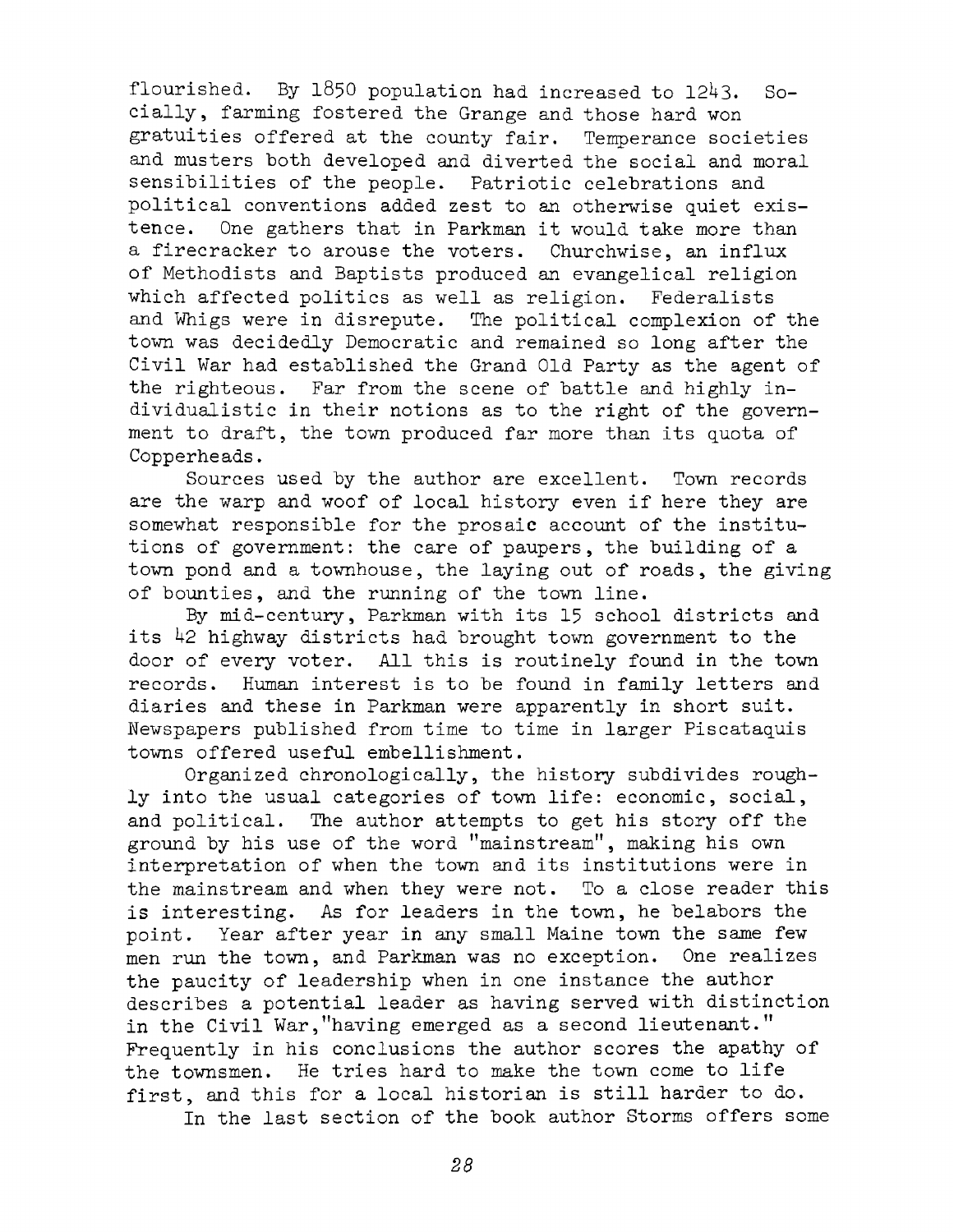interesting ideas in his analysis of Parkman'<sup>s</sup> declining population. Perhaps the most valid reason lay in its geographical location situated as it was on the divide between the Penobscot and the Kennebec river systems. Even in the age of improved communication it is on the fringe of things. Reliable streams passed it by, as did the railroads at the turn of the century. In the eastern part of the county Dover-Foxcroft became its rival.

As has often been the case in similar studies, the *History of Parkman* grew out of <sup>a</sup> master's thesis done at the University of Maine in Orono and was subsequently enlarged upon by the author. Currently teaching United States History at Lee Academy, the author in <sup>a</sup> recent article in *The History Teacher* (Notre Dame University) has passed on to social studies teachers on the high school level some valuable suggestions in the use of local records in the teaching of history.

> Elizabeth Ring Maine Historical Society

Bourne, Edward E. (1797-1873) *History of the town of Kennebunk from its first settlement to the year 1785.* (Transcription of <sup>a</sup> manuscript dated 1831) Kennebunk, The Brick Store Museum, 1970.

Maine history enthusiasts and those who relish Americana at its best will find this little volume irresistable. Published in honor of Kennebunk'<sup>s</sup> sesquicentennial, the staff at the Brick Store Museum have succeeded in designing a book which complements the charm of the original manuscript with admirable appropriateness.

We quote from the Foreword: "This unusual volume is published by The Brick Store Museum as a further contribution to the wealth of Americana. Written <sup>139</sup> years ago by Edward E. Bourne, it tells the early history of the area up to  $1785.$ Pleasant and easy to read, it not only gives <sup>a</sup> close-hand account of the first inhabitants, the Indians, and the early settlers, but also presents an indirect but revealing portrait of the author and his own times.

''Since this is <sup>a</sup> first printing of an old hand-written, leather-bound book, the format has been kept as close to the original as possible. The archaic spellings and sometimes strange word usages have been faithfully duplicated....

''The illustrations by Mr. Edward Mayo of Kennebunkport have been added solely to elucidate the text. The drawings